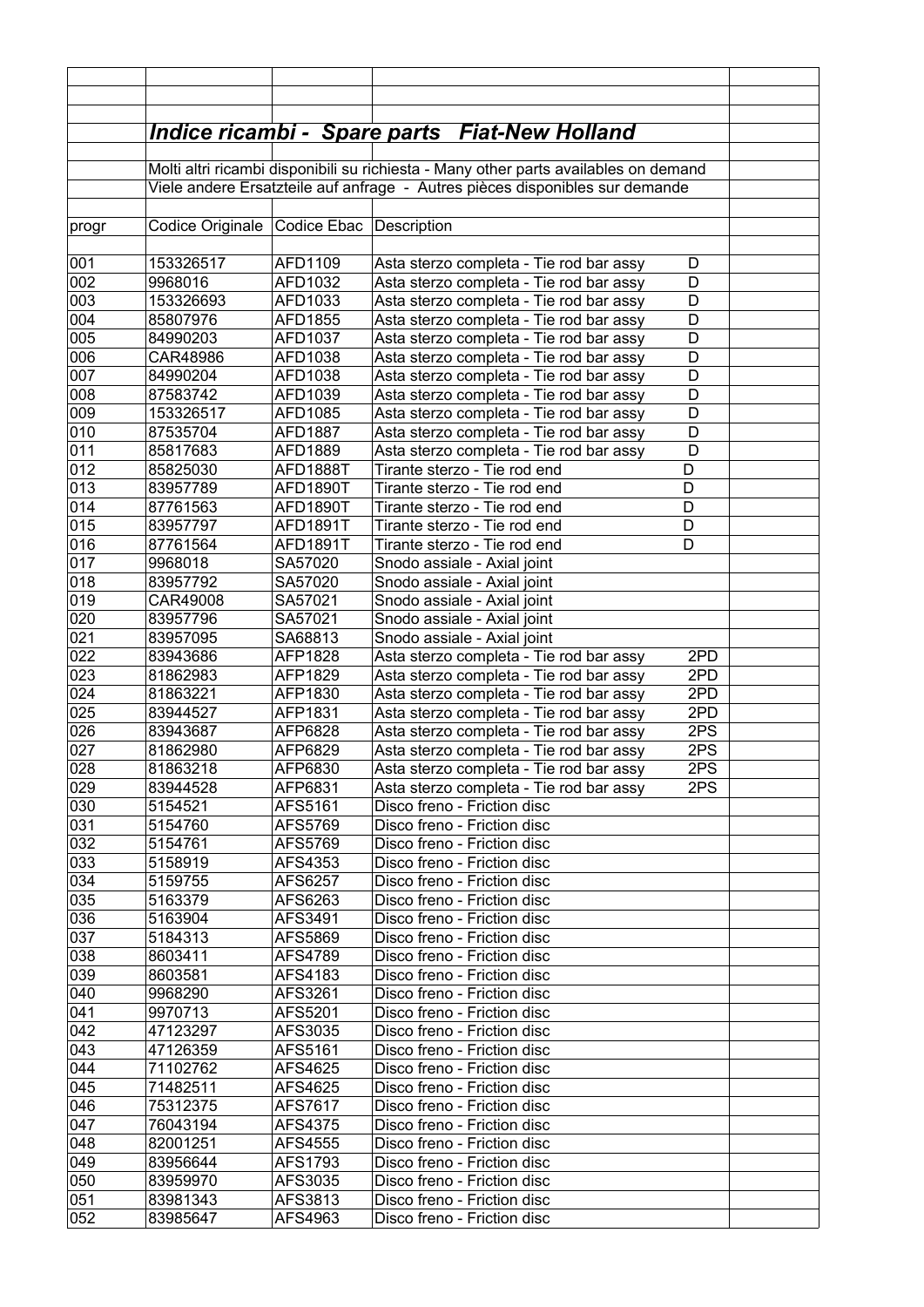|            |                      |                           | <u> Indice ricambi - Spare parts Fiat-New Holland</u>                                        |  |
|------------|----------------------|---------------------------|----------------------------------------------------------------------------------------------|--|
|            |                      |                           |                                                                                              |  |
|            |                      |                           | Molti altri ricambi disponibili su richiesta - Many other parts availables on demand         |  |
|            |                      |                           | Viele andere Ersatzteile auf anfrage - Autres pièces disponibles sur demande                 |  |
|            |                      |                           |                                                                                              |  |
| progr      | Codice Originale     | Codice Ebac   Description |                                                                                              |  |
|            |                      |                           |                                                                                              |  |
| 053        | 85807016             | AFS4625                   | Disco freno - Friction disc                                                                  |  |
| 054        | 85808315             | AFS6689                   | Disco freno - Friction disc                                                                  |  |
| 055        | 85808338             | AFS4995                   | Disco freno - Friction disc                                                                  |  |
| 056<br>057 | 85808340             | AFS4993                   | Disco freno - Friction disc<br>Disco freno - Friction disc                                   |  |
| 058        | 85827747<br>86029058 | AFS7337<br>AFS3813        | Disco freno - Friction disc                                                                  |  |
| 059        | 86990276             | AFS7783                   | Disco freno - Friction disc                                                                  |  |
| 060        | 87305713             | AFS3035                   | Disco freno - Friction disc                                                                  |  |
| 061        | 87341835             | AFS4183                   | Disco freno - Friction disc                                                                  |  |
| 062        | 87365252             | AFS4183                   | Disco freno - Friction disc                                                                  |  |
| 063        | 87525157             | AFS5161                   | Disco freno - Friction disc                                                                  |  |
| 064        | 87708434             | AFS6587                   | Disco freno - Friction disc                                                                  |  |
| 065        | 87774811             | AFS7783                   | Disco freno - Friction disc                                                                  |  |
| 066        | 89823447             | AFS4007                   | Disco freno - Friction disc                                                                  |  |
| 067        | 547395               | AFA6672                   | Disco freno intermedio - Steel friction disc                                                 |  |
| 068        | 566519               | AFA5862                   | Disco freno intermedio - Steel friction disc                                                 |  |
| 069        | 5110138              | AFA6006                   | Disco freno intermedio - Steel friction disc                                                 |  |
| 070        | 5110139              | AFA6942                   | Disco freno intermedio - Steel friction disc                                                 |  |
| 071        | 5111281              | AFA5872                   | Disco freno intermedio - Steel friction disc                                                 |  |
| 072        | 5112343              | AFA6268                   | Disco freno intermedio - Steel friction disc                                                 |  |
| 073        | 5112630              | AFA7554                   | Disco freno intermedio - Steel friction disc                                                 |  |
| 074        | 5113236              | AFA5388                   | Disco freno intermedio - Steel friction disc                                                 |  |
| 075        | 5118101              | AFA7230                   | Disco freno intermedio - Steel friction disc                                                 |  |
| 076        | 5119327              | AFA3356                   | Disco freno intermedio - Steel friction disc                                                 |  |
| 077        | 5132278              | AFA6272                   | Disco freno intermedio - Steel friction disc                                                 |  |
| 078        | 5132309              | AFA6274                   | Disco freno intermedio - Steel friction disc                                                 |  |
| 079        | 5137544              | AFA1324<br>AFA6278        | Disco freno intermedio - Steel friction disc                                                 |  |
| 080<br>081 | 5143721<br>5146315   | AFA7808                   | Disco freno intermedio - Steel friction disc<br>Disco freno intermedio - Steel friction disc |  |
| 082        | 5146478              | AFA6280                   | Disco freno intermedio - Steel friction disc                                                 |  |
| 083        | 5161904              | AFA6260                   | Disco freno intermedio - Steel friction disc                                                 |  |
| 084        | 5162231              | AFA1216                   | Disco freno intermedio - Steel friction disc                                                 |  |
| 085        | 5163734              | AFA7726                   | Disco freno intermedio - Steel friction disc                                                 |  |
| 086        | 5165954              | AFA1324                   | Disco freno intermedio - Steel friction disc                                                 |  |
| 087        | 5187222              | AFA3658                   | Disco freno intermedio - Steel friction disc                                                 |  |
| 088        | 8603413              | AFA4790                   | Disco freno intermedio - Steel friction disc                                                 |  |
| 089        | 8703486              | AFA4786                   | Disco freno intermedio - Steel friction disc                                                 |  |
| 090        | 8603582              | AFA4186                   | Disco freno intermedio - Steel friction disc                                                 |  |
| 091        | 9823827              | AFA3698                   | Disco freno intermedio - Steel friction disc                                                 |  |
| 092        | 9966309              | AFA3474                   | Disco freno intermedio - Steel friction disc                                                 |  |
| 093        | 9968289              | AFA3264                   | Disco freno intermedio - Steel friction disc                                                 |  |
| 094        | 44011293             | AFA6245                   | Disco freno intermedio - Steel friction disc                                                 |  |
| 095        | 44019288             | AFA6256                   | Disco freno intermedio - Steel friction disc                                                 |  |
| 096        | 47106254             | AFA7274                   | Disco freno intermedio - Steel friction disc                                                 |  |
| 097        | 75288736             | AFA5588                   | Disco freno intermedio - Steel friction disc                                                 |  |
| 098        | 75312847             | AFA1216                   | Disco freno intermedio - Steel friction disc                                                 |  |
| 099        | 76087703             | AFA4378                   | Disco freno intermedio - Steel friction disc                                                 |  |
| 100        | 76087704             | AFA4380                   | Disco freno intermedio - Steel friction disc<br>Disco freno intermedio - Steel friction disc |  |
| 101<br>102 | 81565601<br>81802535 | AFA1216<br>AFA1190        | Disco freno intermedio - Steel friction disc                                                 |  |
| 103        | 81802536             | AFA1202                   | Disco freno intermedio - Steel friction disc                                                 |  |
| 104        | 81805123             | AFA3696                   | Disco freno intermedio - Steel friction disc                                                 |  |
|            |                      |                           |                                                                                              |  |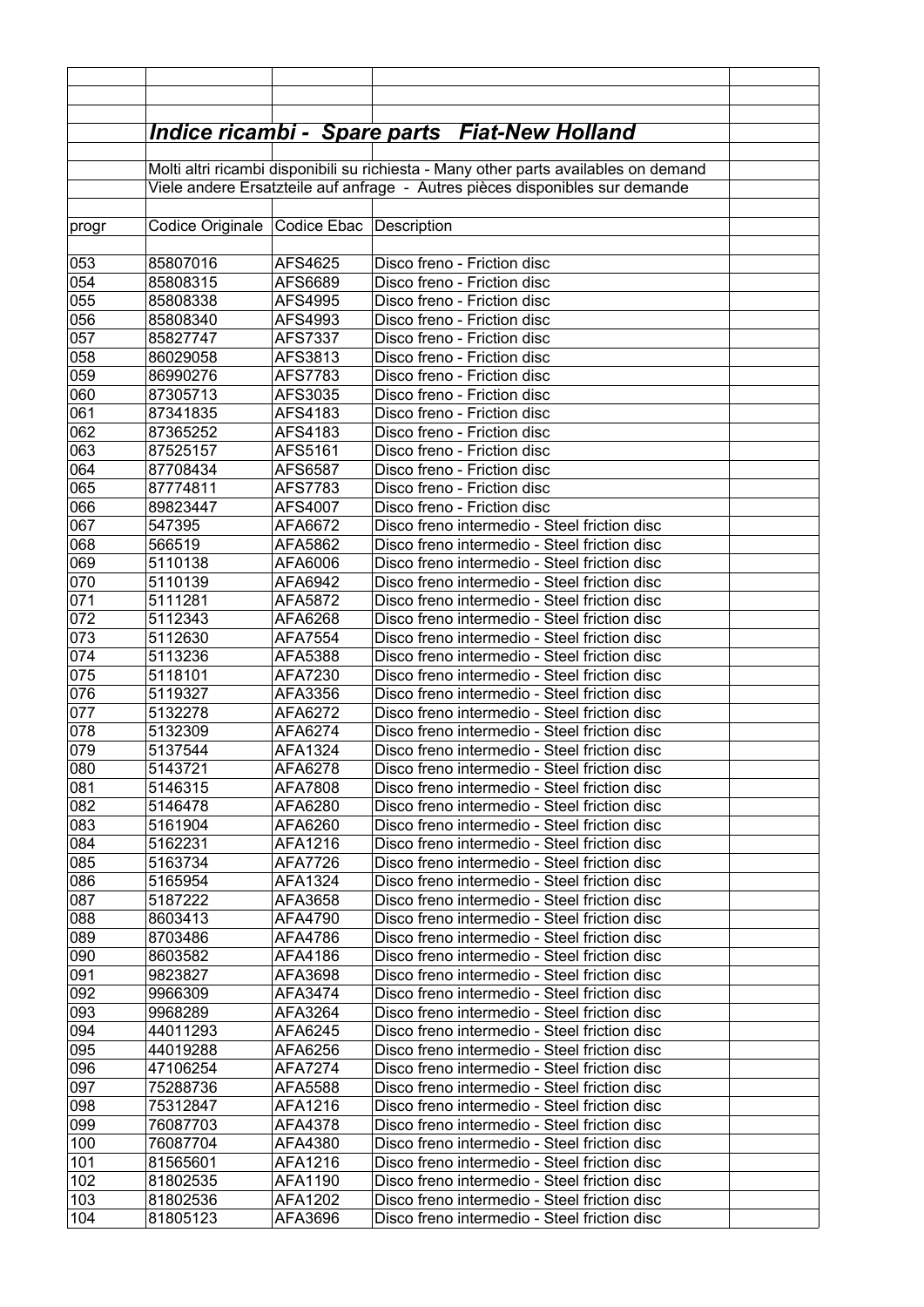|            |                                                                                      |                               | <u> Indice ricambi - Spare parts Fiat-New Holland</u>                                        |  |
|------------|--------------------------------------------------------------------------------------|-------------------------------|----------------------------------------------------------------------------------------------|--|
|            | Molti altri ricambi disponibili su richiesta - Many other parts availables on demand |                               |                                                                                              |  |
|            |                                                                                      |                               | Viele andere Ersatzteile auf anfrage - Autres pièces disponibles sur demande                 |  |
|            |                                                                                      |                               |                                                                                              |  |
| progr      | Codice Originale                                                                     | Codice Ebac   Description     |                                                                                              |  |
|            |                                                                                      |                               |                                                                                              |  |
| 105        | 81808607                                                                             | AFA1216                       | Disco freno intermedio - Steel friction disc                                                 |  |
| 106        | 81824512                                                                             | AFA4564                       | Disco freno intermedio - Steel friction disc                                                 |  |
| 107        | 81824527                                                                             | AFA4006                       | Disco freno intermedio - Steel friction disc                                                 |  |
| 108        | 81824528                                                                             | AFA4004                       | Disco freno intermedio - Steel friction disc                                                 |  |
| 109        | 81865601                                                                             | AFA1216                       | Disco freno intermedio - Steel friction disc                                                 |  |
| 110        | 81866478                                                                             | AFA2954                       | Disco freno intermedio - Steel friction disc                                                 |  |
| 111        | 81874478                                                                             | AFA2640                       | Disco freno intermedio - Steel friction disc                                                 |  |
| 112        | 81879076                                                                             | AFA3214                       | Disco freno intermedio - Steel friction disc                                                 |  |
| 113        | 82001345                                                                             | AFA3212                       | Disco freno intermedio - Steel friction disc<br>Disco freno intermedio - Steel friction disc |  |
| 114<br>115 | 82002188<br>82002190                                                                 | AFA6556<br>AFA7672            | Disco freno intermedio - Steel friction disc                                                 |  |
| 116        | 82014455                                                                             | AFA1204                       | Disco freno intermedio - Steel friction disc                                                 |  |
| 117        | 83918314                                                                             | AFA1324                       | Disco freno intermedio - Steel friction disc                                                 |  |
| 118        | 83927551                                                                             | AFA4066                       | Disco freno intermedio - Steel friction disc                                                 |  |
| 119        | 83955538                                                                             | AFA1202                       | Disco freno intermedio - Steel friction disc                                                 |  |
| 120        | 83958330                                                                             | AFA3698                       | Disco freno intermedio - Steel friction disc                                                 |  |
| 121        | 83962387                                                                             | AFA2502B                      | Disco freno intermedio - Steel friction disc                                                 |  |
| 122        | 83997678                                                                             | AFA2954                       | Disco freno intermedio - Steel friction disc                                                 |  |
| 123        | 85808339                                                                             | AFA4998                       | Disco freno intermedio - Steel friction disc                                                 |  |
| 124        | 87308018                                                                             | AFA2640                       | Disco freno intermedio - Steel friction disc                                                 |  |
| 125        | 87441328                                                                             | AFA5572                       | Disco freno intermedio - Steel friction disc                                                 |  |
| 126        | 87582473                                                                             | AFA4288                       | Disco freno intermedio - Steel friction disc                                                 |  |
| 127        | 87582474                                                                             | AFA4286                       | Disco freno intermedio - Steel friction disc                                                 |  |
| 128        | 87582475                                                                             | AFA4282                       | Disco freno intermedio - Steel friction disc                                                 |  |
| 129        | 87582476                                                                             | AFA4284                       | Disco freno intermedio - Steel friction disc                                                 |  |
| 130        | 87622084                                                                             | AFA7888                       | Disco freno intermedio - Steel friction disc                                                 |  |
| 131        | 87625346                                                                             | AFA7362                       | Disco freno intermedio - Steel friction disc                                                 |  |
| 132        | 87723855                                                                             | <b>AFA7274</b>                | Disco freno intermedio - Steel friction disc                                                 |  |
| 133        | 89823827                                                                             | AFA3698                       | Disco freno intermedio - Steel friction disc                                                 |  |
| 134        | 82018664                                                                             | <b>BKW03090</b>               | Pompa freno - Brake master cylinder                                                          |  |
| 135        | 82006194                                                                             | <b>BKW03090</b>               | Pompa freno - Brake master cylinder                                                          |  |
| 136        | 5119606                                                                              | <b>BKW82090</b>               | Pompa frizione - Clutch pump                                                                 |  |
| 137        | 5119605                                                                              | BKW13090                      | Cilindretto frizione - Clutch cylinder                                                       |  |
| 138        | 5177914                                                                              | BKW13090                      | Cilindretto frizione - Clutch cylinder                                                       |  |
| 139<br>140 | 87354670                                                                             | BT100.036<br><b>BCRL58473</b> | Pompa freno - Brake master cylinder Om                                                       |  |
| 141        | 82037485<br>81866911                                                                 | <b>BCRL11966</b>              | Pompa freno - Brake master cylinder Om<br>Pompa freno - Brake master cylinder                |  |
| 142        | 81869963                                                                             | <b>BCRL11966</b>              | Pompa freno - Brake master cylinder Om                                                       |  |
| 143        | 359677891                                                                            | <b>BCRL19877</b>              | Pompa freno - Brake master cylinder                                                          |  |
| 144        | 87315873                                                                             | <b>BCRL58473</b>              | Pompa freno - Brake master cylinder                                                          |  |
|            |                                                                                      |                               |                                                                                              |  |
|            |                                                                                      |                               |                                                                                              |  |
|            |                                                                                      |                               |                                                                                              |  |
|            |                                                                                      |                               |                                                                                              |  |
|            |                                                                                      |                               |                                                                                              |  |
|            |                                                                                      |                               |                                                                                              |  |
|            |                                                                                      |                               |                                                                                              |  |
|            |                                                                                      |                               |                                                                                              |  |
|            |                                                                                      |                               |                                                                                              |  |
|            |                                                                                      |                               |                                                                                              |  |
|            |                                                                                      |                               |                                                                                              |  |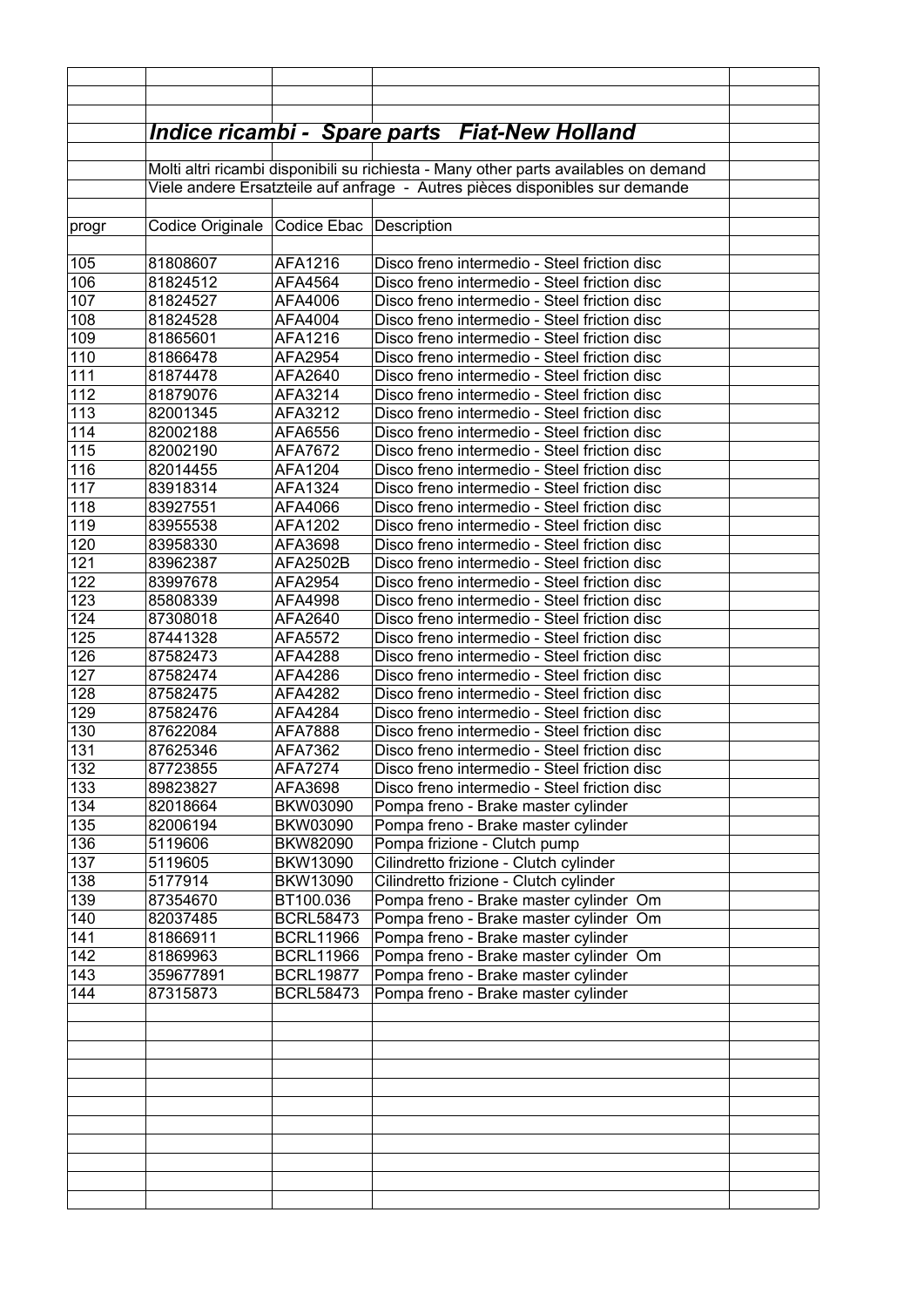



| $-26$     | ESAC FARTS<br>$107 \times 201$<br>133 | 耍                     |        |
|-----------|---------------------------------------|-----------------------|--------|
| Ebac code |                                       | Description           |        |
| BT112.013 |                                       | Brake master cylinder |        |
|           |                                       |                       |        |
|           |                                       |                       |        |
|           |                                       |                       | Pag 01 |

*Ricambi EBAC Via M. Buonarroti N° 11 - 42023 - Cadelbosco Sopra - Reggio Emilia - ITALY* www.ricambiebac.it - info@ricambiebac.it - P.I. 02481240352 - tel/fax +390522917720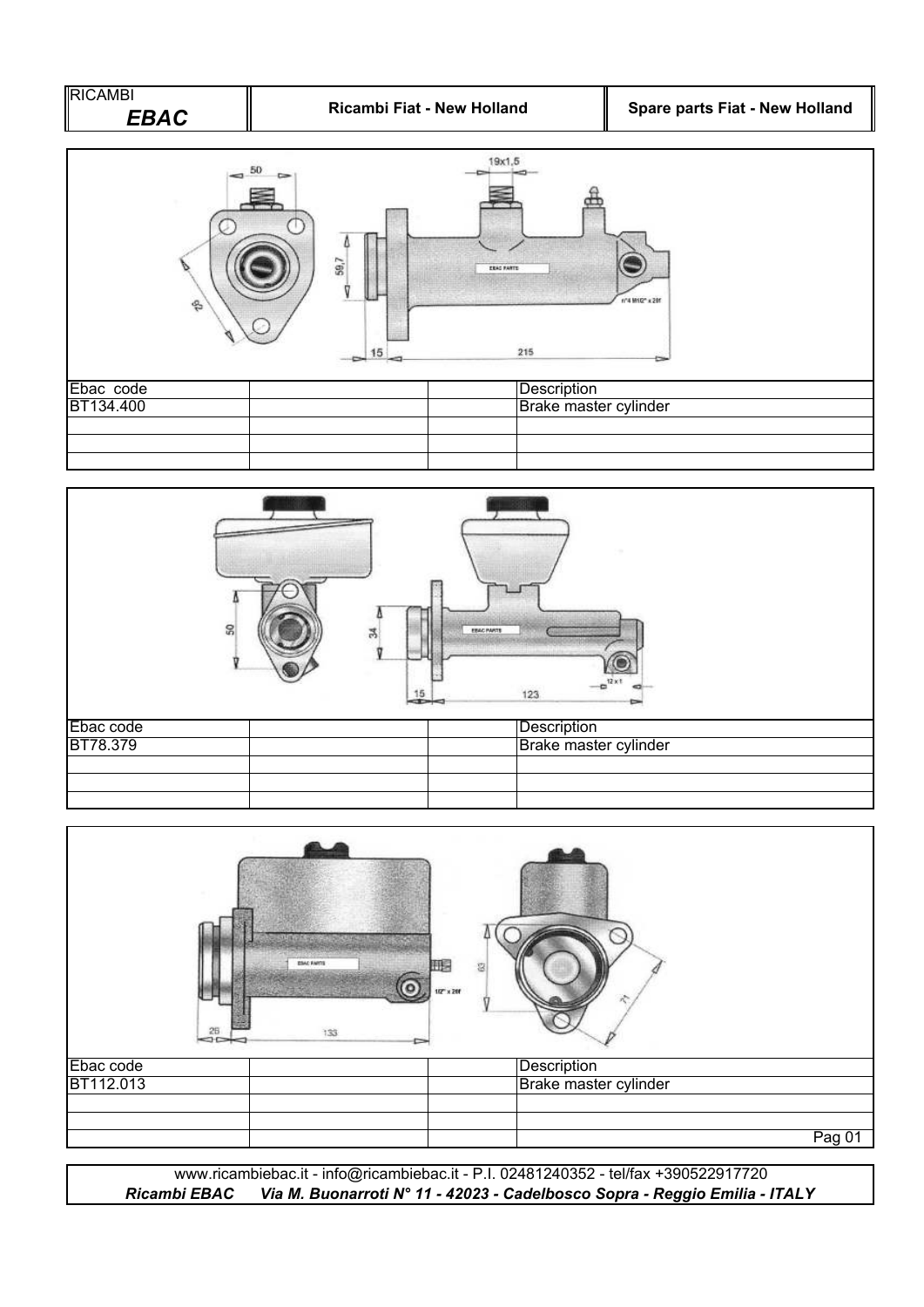



|           | <b><i><u>ROCKER OLD</u></i></b><br>က္က | m<br>Ricambi EBAC<br><u> Sombolining S</u><br>30<br>150 |
|-----------|----------------------------------------|---------------------------------------------------------|
| Ebac code |                                        | Description                                             |
| BT138.208 |                                        | Brake master cylinder                                   |
|           |                                        |                                                         |
|           |                                        |                                                         |
|           |                                        | Pag 02                                                  |

www.ricambiebac.it - info@ricambiebac.it - P.I. 02481240352 - tel/fax +390522917720 *Ricambi EBAC Via M. Buonarroti N° 11 - 42023 - Cadelbosco Sopra - Reggio Emilia - ITALY*